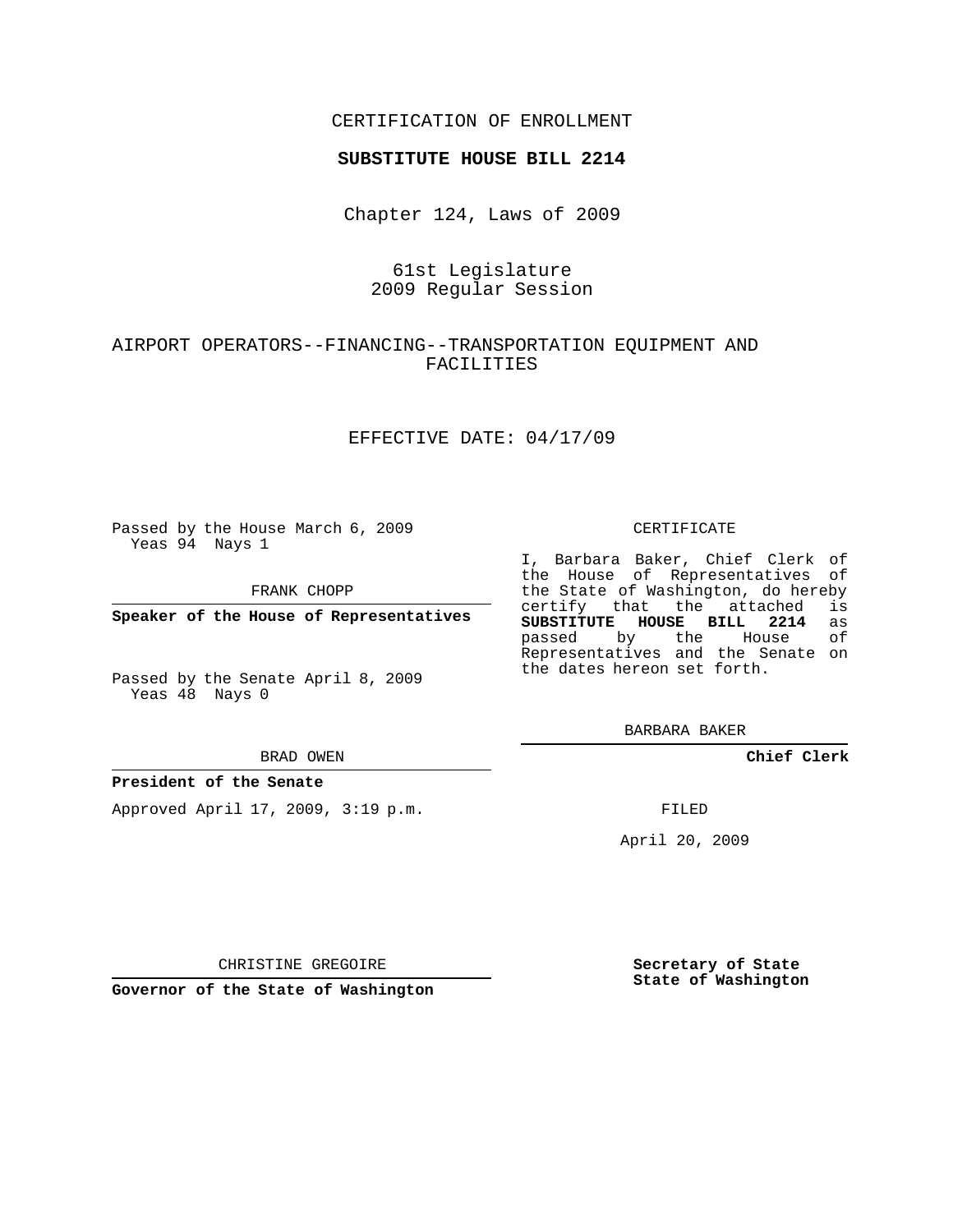# **SUBSTITUTE HOUSE BILL 2214** \_\_\_\_\_\_\_\_\_\_\_\_\_\_\_\_\_\_\_\_\_\_\_\_\_\_\_\_\_\_\_\_\_\_\_\_\_\_\_\_\_\_\_\_\_

\_\_\_\_\_\_\_\_\_\_\_\_\_\_\_\_\_\_\_\_\_\_\_\_\_\_\_\_\_\_\_\_\_\_\_\_\_\_\_\_\_\_\_\_\_

Passed Legislature - 2009 Regular Session

**State of Washington 61st Legislature 2009 Regular Session By** House Transportation (originally sponsored by Representative Simpson)

READ FIRST TIME 03/03/09.

 AN ACT Relating to the reasonable costs of financing consolidated rental car facilities and common use transportation equipment and facilities; amending RCW 14.08.120; and declaring an emergency.

BE IT ENACTED BY THE LEGISLATURE OF THE STATE OF WASHINGTON:

 **Sec. 1.** RCW 14.08.120 and 2005 c 76 s 1 are each amended to read as follows:

 In addition to the general powers conferred in this chapter, and without limitation thereof, a municipality that has established or may hereafter establish airports, restricted landing areas, or other air navigation facilities, or that has acquired or set apart or may hereafter acquire or set apart real property for that purpose or purposes is authorized:

 (1) To vest authority for the construction, enlargement, improvement, maintenance, equipment, operation, and regulation thereof in an officer, a board, or body of the municipality by ordinance or resolution that prescribes the powers and duties of the officer, board, or body; and the municipality may also vest authority for industrial and commercial development in a municipal airport commission consisting of at least five resident taxpayers of the municipality to be appointed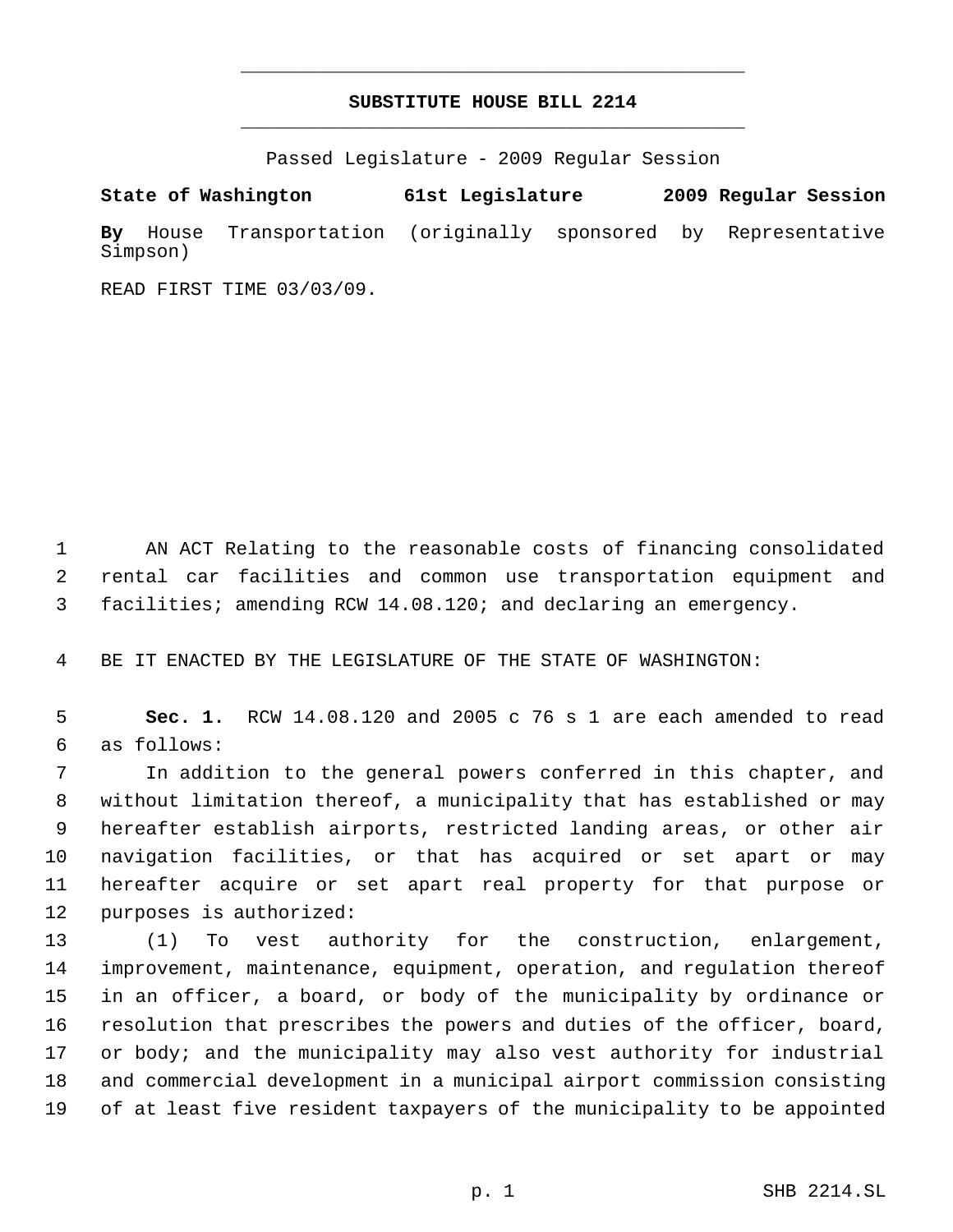by the governing board of the municipality by an ordinance or resolution that includes (a) the terms of office, which may not exceed six years and which shall be staggered so that not more than three terms will expire in the same year, (b) the method of appointment and filling vacancies, (c) a provision that there shall be no compensation but may provide for a per diem of not to exceed twenty-five dollars per day plus travel expenses for time spent on commission business, (d) the powers and duties of the commission, and (e) any other matters necessary to the exercise of the powers relating to industrial and commercial development. The expense of the construction, enlargement, improvement, maintenance, equipment, industrial and commercial development, operation, and regulation are the responsibility of the municipality.

 (2) To adopt and amend all needed rules, regulations, and ordinances for the management, government, and use of any properties under its control, whether within or outside the territorial limits of the municipality; to provide fire protection for the airport, including the acquisition and operation of fire protection equipment and facilities, and the right to contract with any private body or political subdivision of the state for the furnishing of such fire protection; to appoint airport guards or police, with full police powers; to fix by ordinance or resolution, as may be appropriate, penalties for the violation of the rules, regulations, and ordinances, and enforce those penalties in the same manner in which penalties prescribed by other rules, regulations, and ordinances of the municipality are enforced. For the purposes of such management and government and direction of public use, that part of all highways, roads, streets, avenues, boulevards, and territory that adjoins the limits of any airport or restricted landing area acquired or maintained under the provisions of this chapter is under like control and management of the municipality. It may also adopt and enact rules, regulations, and ordinances designed to safeguard the public upon or beyond the limits of private airports or landing strips within the municipality or its police jurisdiction against the perils and hazards of instrumentalities used in aerial navigation. Rules, regulations, and ordinances shall be published as provided by general law or the charter of the municipality for the publication of similar rules, regulations, and ordinances. They shall conform to and be consistent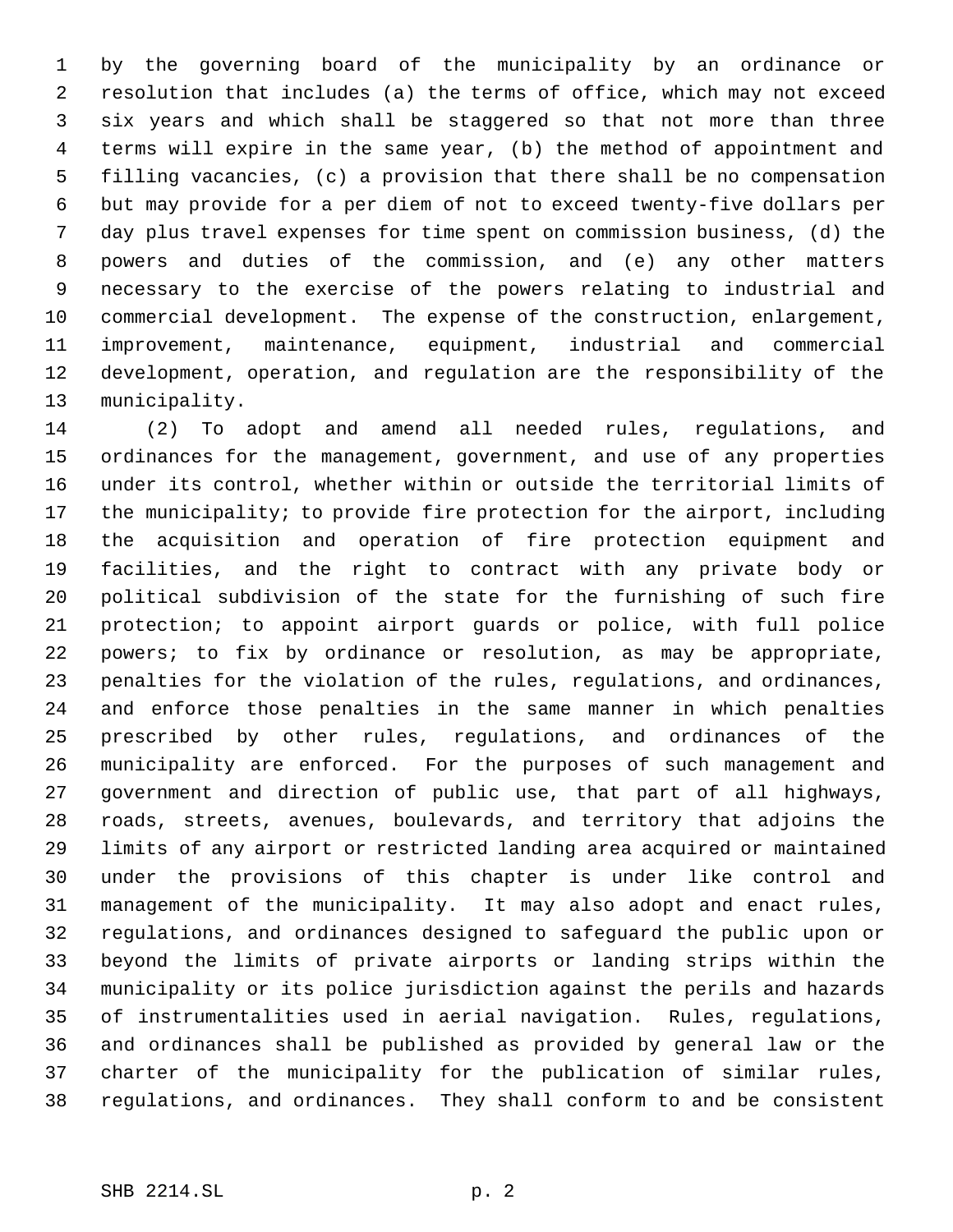with the laws of this state and the rules of the state department of transportation and shall be kept in conformity, as nearly as may be, with the then current federal legislation governing aeronautics and the regulations duly promulgated thereunder and the rules and standards issued from time to time pursuant thereto.

 (3) To create a special airport fund, and provide that all receipts from the operation of the airport be deposited in the fund, which fund shall remain intact from year to year and may be pledged to the payment of aviation bonds, or kept for future maintenance, construction, or operation of airports or airport facilities.

 (4) To lease airports or other air navigation facilities, or real property acquired or set apart for airport purposes, to private parties, any municipal or state government or the national government, 14 or any department thereof, for operation; to lease or assign to private parties, any municipal or state government or the national government, or any department thereof, for operation or use consistent with the purposes of this chapter, space, area, improvements, or equipment of 18 such airports; to authorize its lessees to construct, alter, repair, or improve the leased premises at the cost of the lessee and to reimburse its lessees for such cost, provided the cost is paid solely out of funds fully collected from the airport's tenants; to sell any part of such airports, other air navigation facilities or real property to any municipal or state government, or to the United States or any department or instrumentality thereof, for aeronautical purposes or purposes incidental thereto, and to confer the privileges of concessions of supplying upon its airports goods, commodities, things, services, and facilities: PROVIDED, That in each case in so doing the public is not deprived of its rightful, equal, and uniform use thereof.

 (5) Acting through its governing body, to sell or lease any property, real or personal, acquired for airport purposes and belonging to the municipality, which, in the judgment of its governing body, may not be required for aircraft landings, aircraft takeoffs or related aeronautic purposes, in accordance with the laws of this state, or the provisions of the charter of the municipality, governing the sale or leasing of similar municipally owned property. The municipal airport commission, if one has been organized and appointed under subsection (1) of this section, may lease any airport property for aircraft landings, aircraft takeoffs, or related aeronautic purposes. If there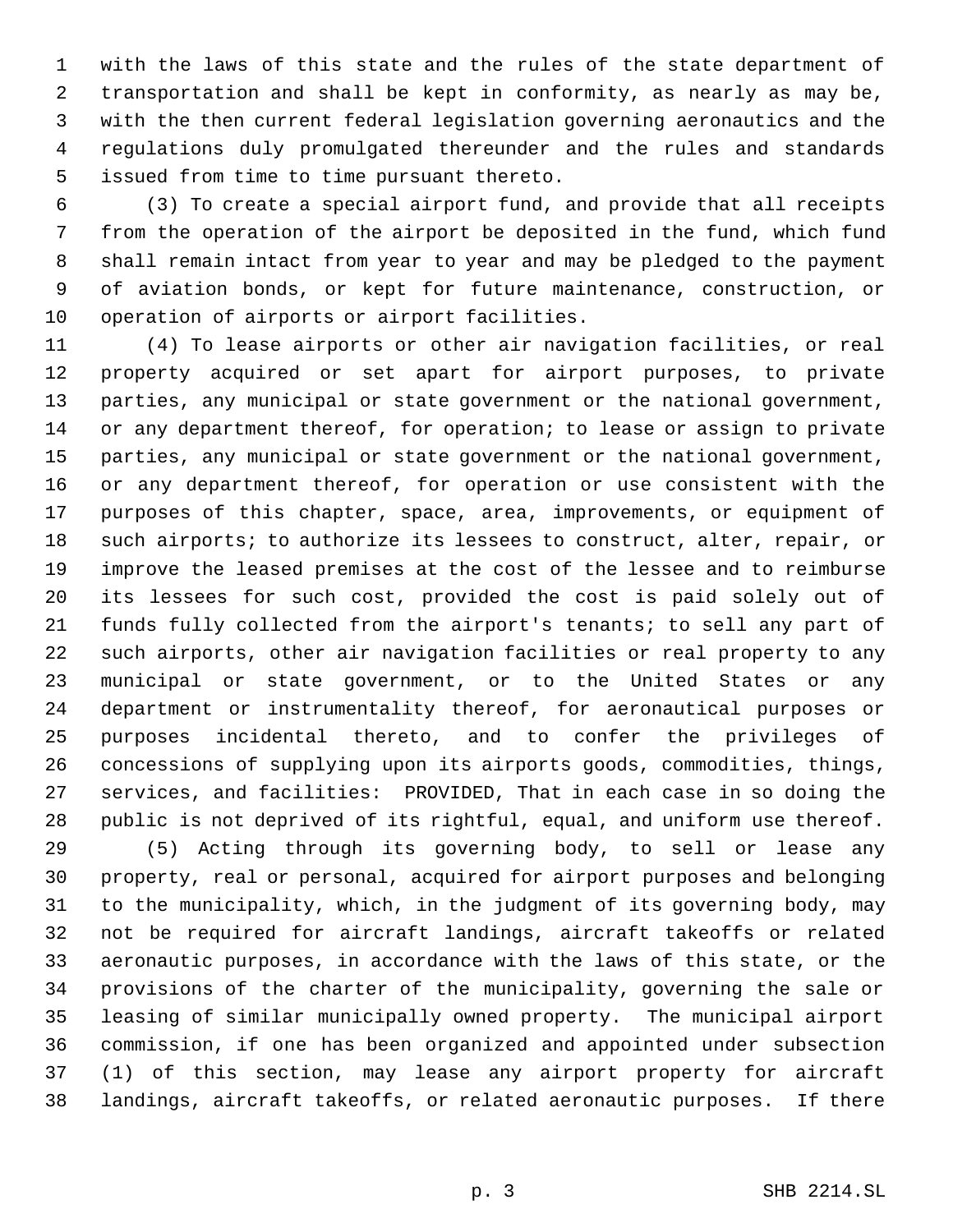is a finding by the governing body of the municipality that any airport property, real or personal, is not required for aircraft landings, aircraft takeoffs, or related aeronautic purposes, then the municipal airport commission may lease such space, land, area, or improvements, or construct improvements, or take leases back for financing purposes, grant concessions on such space, land, area, or improvements, all for industrial or commercial purposes, by private negotiation and under such terms and conditions that seem just and proper to the municipal airport commission. Any such lease of real property for aircraft manufacturing or aircraft industrial purposes or to any manufacturer of aircraft or aircraft parts or for any other business, manufacturing, or industrial purpose or operation relating to, identified with, or in any way dependent upon the use, operation, or maintenance of the airport, or for any commercial or industrial purpose may be made for any period not to exceed seventy-five years, but any such lease of real property made for a longer period than ten years shall contain provisions requiring the municipality and the lessee to permit the rentals for each five-year period thereafter, to be readjusted at the commencement of each such period if written request for readjustment is given by either party to the other at least thirty days before the commencement of the five-year period for which the readjustment is requested. If the parties cannot agree upon the rentals for the five-year period, they shall submit to have the disputed rentals for the period adjusted by arbitration. The lessee shall pick one arbitrator, and the governing body of the municipality shall pick one, and the two so chosen shall select a third. After a review of all pertinent facts the board of arbitrators may increase or decrease such rentals or continue the previous rate thereof.

 The proceeds of the sale of any property the purchase price of which was obtained by the sale of bonds shall be deposited in the bond sinking fund. If all the proceeds of the sale are not needed to pay the principal of bonds remaining unpaid, the remainder shall be paid into the airport fund of the municipality. The proceeds of sales of property the purchase price of which was paid from appropriations of tax funds shall be paid into the airport fund of the municipality.

 (6) To determine the charges or rental for the use of any properties under its control and the charges for any services or accommodations, and the terms and conditions under which such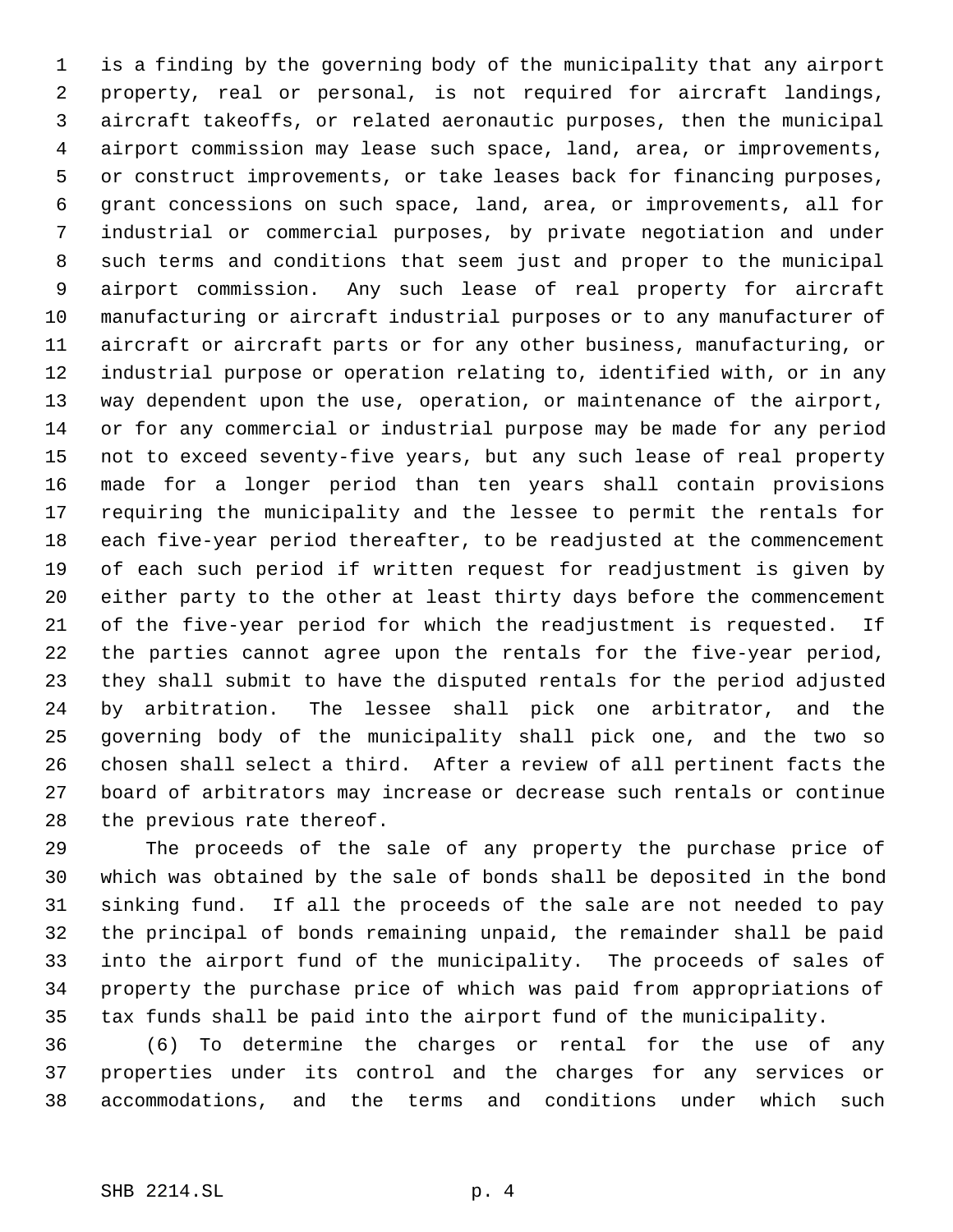properties may be used: PROVIDED, That in all cases the public is not deprived of its rightful, equal, and uniform use of the property. Charges shall be reasonable and uniform for the same class of service and established with due regard to the property and improvements used and the expense of operation to the municipality. The municipality shall have and may enforce liens, as provided by law for liens and enforcement thereof, for repairs to or improvement or storage or care of any personal property, to enforce the payment of any such charges.

 (7) To impose a customer facility charge upon customers of rental car companies accessing the airport for the purposes of financing, designing, constructing, operating, and maintaining consolidated rental car facilities and common use transportation equipment and facilities which are used to transport the customer between the consolidated car rental facilities and other airport facilities. The airport operator may require the rental car companies to collect the facility charges, and any facility charges so collected shall be deposited in a trust account for the benefit of the airport operator and remitted at the direction of the airport operator, but no more often than once per month. The charge shall be calculated on a per-day basis. Facility charges may not exceed the reasonable costs of financing, designing, constructing, operating, and maintaining the consolidated car rental facilities and common use transportation equipment and facilities and 23 may not be used for any other purpose. For the purposes of this 24 subsection (7), if an airport operator makes use of its own funds to 25 finance the consolidated rental car facilities and common use 26 transportation equipment and facilities, the airport operator (a) is 27 entitled to earn a rate of return on such funds no greater than the 28 interest rate that the airport operator would pay to finance such facilities in the appropriate capital market, provided that the airport operator establish the rate of return in consultation with the rental car companies, and (b) may use the funds earned under (a) of this 32 subsection for purposes other than those associated with the 33 consolidated rental car facilities and common use transportation equipment and facilities.

 (8) To exercise all powers necessarily incidental to the exercise of the general and special powers granted in this section.